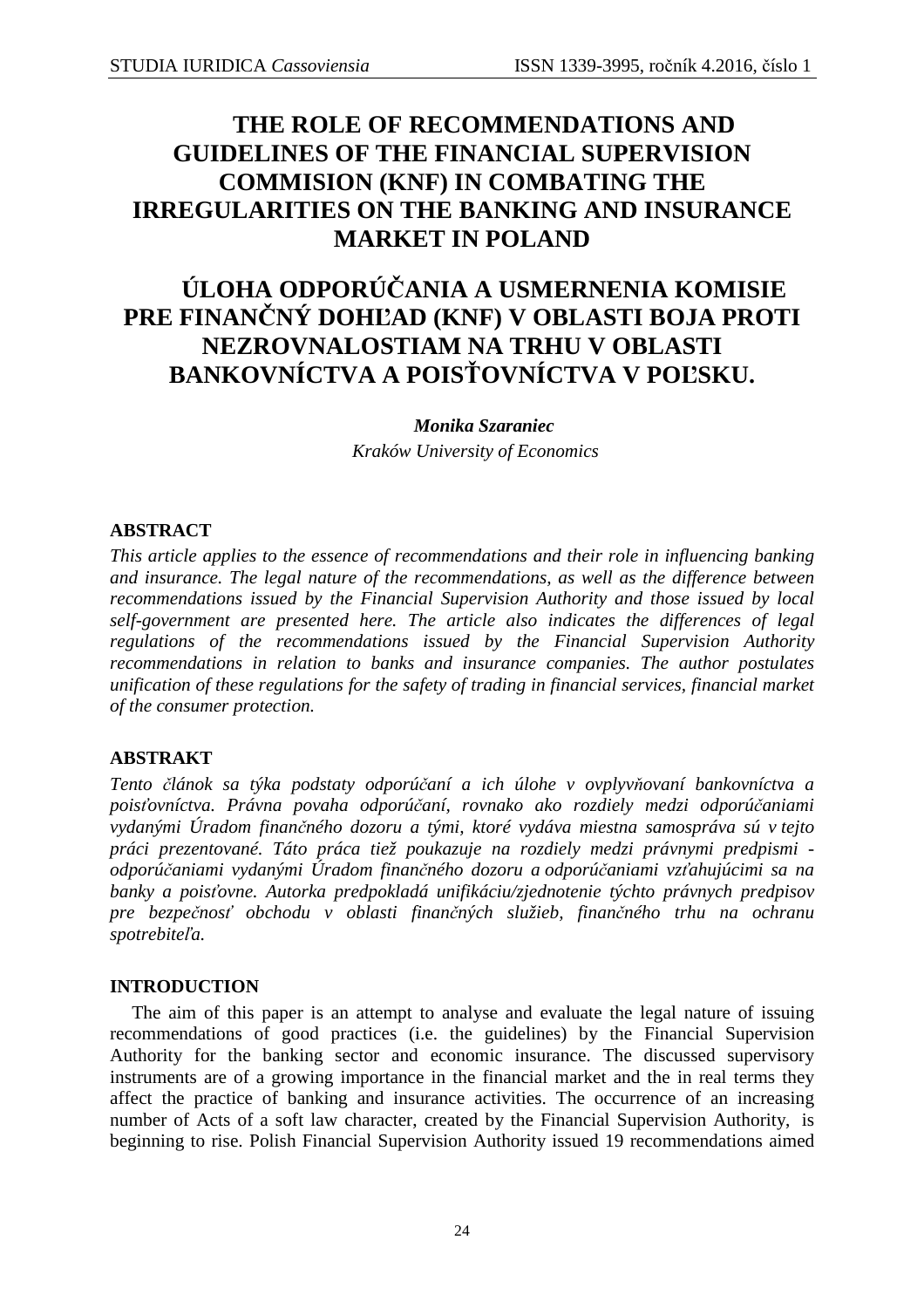$\overline{a}$ 

at banks<sup>1</sup>, and 5, which were addressed to insurance companies.<sup>2</sup> The indicated recommendations allow a quick response (communication) for Polish Financial Supervision Authority when it identifies the risk of the unlawful behaviour of banks or insurance companies without the necessity to institute individual cases. On the other hand, this also provides for the supervised entities (banks, insurance companies), access to knowledge concerning the approach of the supervisory authority. The study highlighted the differences between the recommendations and the guidelines issued by the FSA with the recommendations developed by the economic self-governments.

#### **I. THE LEGAL NATURE OF ISSUING RECOMMENDATIONS BY THE FINANCIAL SUPERVISION AUTHORITY**

The problem of the legal nature of the recommendations issued by the FSA has already been the subject of studies in the doctrine.<sup>3</sup>

The recommendations are the standards of the recommended by the FSA proceedings the compliance of which cannot be ordered through the use of state coercion.<sup>4</sup> These are the standards of general and abstract nature, being a reaction to the perceived threats to the functioning of banks by supervisory authority. They should be considered as guidelines (rules) of recommended procedure. It should be agreed with the view that recalling these principles is not creating law, but the fulfilling the market supervisor, which must strive for the supervised entities to act in accordance with the applicable law.<sup>5</sup>

<sup>1</sup> Recommendation A concerning managing the risk accompanying transactions on the derivatives market concluded by banks, which is attached hereto, 2010; Recommendation B on the control of banks' capital investment risk, 2002; Recommendation C on the management of large exposure risk, 2002; Recommendation D on the management of IT and telecommunications risk at banks, 2013; Recommendation F on the basic criteria applied by the Commission for Banking Supervision in approving rules issued by mortgage banks for the determination of the mortgage lending value of property, 2014; Recommendation G on the management of interest rate risk at banks, 2002; Recommendation H on bank internal controls and audit, 2011; Recommendation I on the management of foreign exchange risk at banks and principles for the performance by banks of transactions involving exposure to foreign exchange risk, 2010; Recommendation J on the creation by banks of data bases concerning the property market, 2012; Recommendation K on the principles for the maintenance by mortgage banks of collateral accounts for mortgage bonds and projections of those accounts, 2014; Recommendation L on the role of external auditors in contributing to the process of bank supervision, 2001; Recommendation M on the management of operational risk at banks, 2013; Recommendation P on bank liquidity monitoring systems, 2015; Recommendation R concerning the rules for identification of impaired balance-sheet credit exposures, calculation of impairment losses on balance-sheet credit exposures and provisions for off-balance-sheet credit exposures, 2011; Recommendation S concerning good practices related to mortgage-secured credit exposures, 2013; Recommendation T on best practices in managing credit risk related to exposures to households, 2013; Recommendation U - on bancassurance, 2014; Recommendation W on internal models at banks, 2015. See more: https://www.knf.gov.pl/regulacje/praktyka/rekomendacje/rekomendacje.html

<sup>2</sup> Guidelines on the Management of Information Technology and ICT Environment Security for General Pension Companies 2014), Guidelines on Motor Vehicle Insurance Claims Settlement (2014), Guidelines on flood risk management in the insurance sector (2014), Guidelines on the Management of Information Technology and ICT<br>Environment Security for Insurance and Reinsurance Undertakings (2014). See more: Environment Security for Insurance and Reinsurance Undertakings (2014). See more: http://www.knf.gov.pl/en/aktualnosci/PFSA\_Guidelines\_16122014.html

<sup>3</sup> T. CZECH, The Legal Nature of FSA Recommendations, Przegląd Prawa Publicznego 2009, no 11, p. 63-80; M.Olszak, Recommendations banking supervisory authority - the genesis, subject to regulations, the legal nature, Przegląd Ustawodawstwa Gospodarczego 2010, no 11, p. 2-11; J.A. Krzyżewski, Supervisory Recommendations - the legal nature and the scope of the binding force, Prawo bankowe 2000, no 7-8, p. 110-121; D. Lewandowski, The regulatory function of banking supervision. Prudential supervisory Recommendations A,B,C of 3 March 1997, Prawo bankowe 1997, no 3, p. 55-68.

<sup>4</sup> R. TUPIN, Supervisory Acts of the Financial Supervision Authority (w:) The principles of social and economic system in the process of applying to the Constitution (red.) C. Kosikowski, Warszawa 2005, s. 205.

<sup>5</sup> M. ORLICKI, Recommendation U, Distribution Guidelines, Draft Insurance and Reinsurance Activity Act, - a Chance to Change the Practice of Concluding and Implementing Group Insurance, Prawo Asekuracyjne 2015, no 1, p. 26.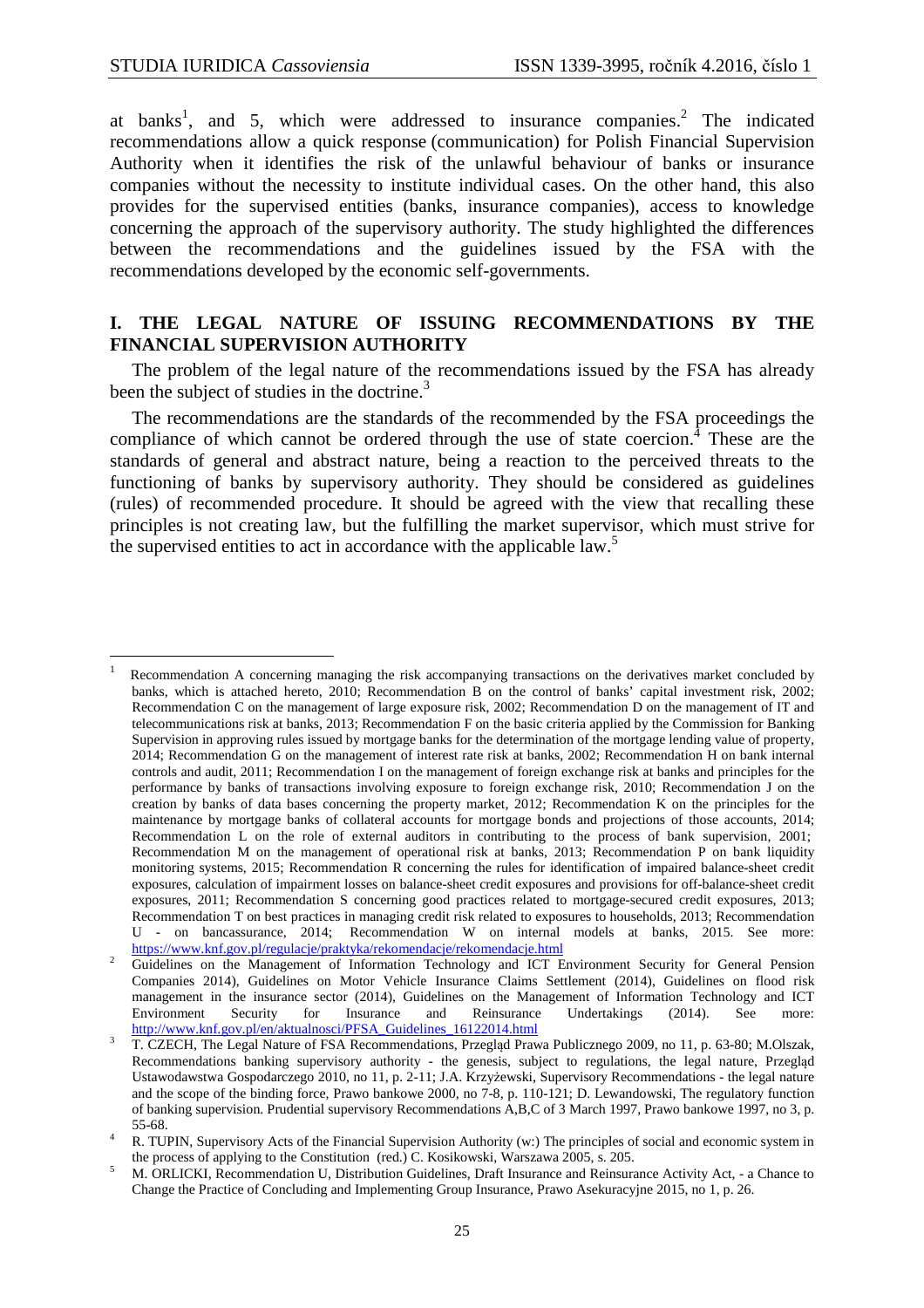For those reasons, as opposed to other acts that have arisen from the statutory authorization, Polish Financial Supervision Authority recommendations may not impose on their recipients any obligations and only recommend taking certain actions.<sup>6</sup>

In addition, it should be emphasized that the recommendations of Polish Financial Supervision Authority do not fall within the category of acts of generally applicable law, since they are not included in Art. 87 of the Constitution of the Republic of Poland<sup>7</sup>. For those reasons Polish Financial Supervision Authority recommendations cannot become a legal basis for an administrative decision due to their not-governing character (sanctions supervision by the Polish Financial Supervision Authority), and cannot be a subject of the control supervised by administrative courts.<sup>8</sup> Such a sanction imposed by Polish Financial Supervision Authority must have a legal basis within the legal regulations in force. In the event of issuing by the FSA an administrative decision based on the recommendation the possibility of an annulment is postulated due to lack of legal grounds for its release pursuant to art. 156 par. 1 point 2 of the Code of Administrative Procedure.<sup>9</sup> However, the provisions of generally applicable law interpreted in a manner consistent with the recommendations may be the basis for any decisions and judgments.<sup>10</sup>

Recommendations cannot therefore be considered as the source of universally binding standards. The literature indicates that they cannot be considered as a source of national law (acts of internal management), as pursuant to art. 93 of the Constitution of the Republic of Poland, there is no organizational subordination of insurance companies (including banks) towards Polish Financial Supervision Authority.<sup>11</sup>

No less compelling is the Constitutional Court's judgment of 28 June 2000 (Ref. No. K 25/99, OTK ZU 2000, No. 5, pos. 141), that formulated the requirements, the fulfilment of which gives the possibility of issuing internal legislation in view of entities functionally subordinated to state. Constitutional Tribunal explained that the body entitled to do so can only be the constitutional body, the acts themselves may concern only the constitutionally defined public duties. These considerations make it clear that Polish Financial Supervision Authority is not entitled to issue internal legislation addressed to insurance companies (banks) because it is not a constitutional body and does not completely to fulfil constitutional public duties.<sup>12</sup>

#### **II. THE FINANCIAL SUPERVISION AUTHORITY SUPERVISIORY RECOMMENDATIONS AND GOOD PRACTICE RECOMMENDATIONS DEVELOPED BY LOCAL GOVERNMENTS ADDRESSED TO BANKS AND INSURANCE COMPANIES**

Self-regulation of the market in the form of recommendations of best practices represent a kind of filling the loophole (inconsistencies of a legal provision). The legal nature of the recommendations should be identified as so-called self-governance namely a regulation introduced voluntarily by entities operating within the market. And there appears to be a

The system of sources of law in a given State is closed within the subjective and objective terms.

 $\frac{1}{6}$  R. KASZUBSKI, The functioning of the sources public banking law, Zakamycze 2006, p. 78. 7

S.WRONKOWSKA, Basic concepts of law and jurisprudence, Poznań 2005, p. 26.

<sup>8</sup> A.SKOCZYLAS, Bank protection measures to the proceedings before the Commission for Banking Supervision (selected), Prawo Bankowe 2002, no 2, p. 58.  $\alpha$ 

T. NIEBORAK (w:) Act on Capital Market Supervision. Comment, red. T. Nieborak, T. Sójka, Warszawa 2011, p. 78, See also T. Czech, The Nature...., s. 78.

<sup>&</sup>lt;sup>10</sup> M. ORLICKI, Recommecdation U..., s.26.

In the literature, however, they are different opinions on this subject. See, e.g. T. Czech The legal nature ...., pp. 70-71 the author discusses the views of doctrine in this regard.

See more: R. TUPIN, Commentary to the judgement of TK of 28 June 2000 (ref. Act K 5/99), Przegląd Sądowy 2001, z. 1, p. 87.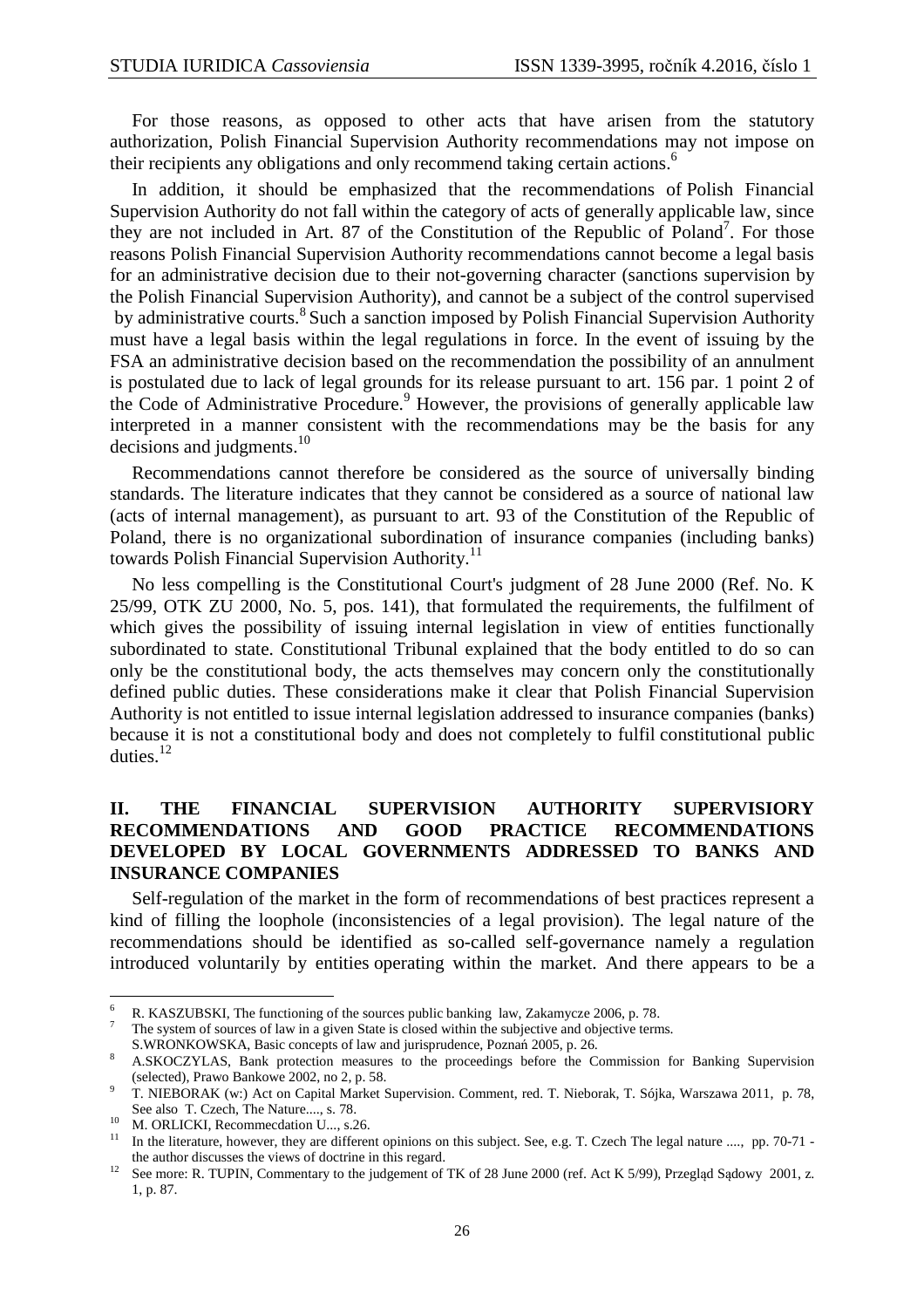significant difference between Recommendations and Guidelines issued by the PFSA and recommendations of best practices developed by the economic self-government (i.e. by the Polish Bank Association and Polish Chamber of Insurance). In the former case we have the effect of independent activities acting as the supervisory authority.<sup>13</sup> However, for the latter we have the effect of self-regulation, which is the result of an effort and a compromise of entities undergoing such regulations. They may be considered as restrictions voluntarily imposed on each other by financial market participants.<sup>14</sup>

The adopted market practices should be regarded as an established custom in the financial market and, therefore, have legal effects of an act concluded by a market participant.<sup>15</sup> While voluntarily accepted by banks or insurance companies, they constitute the Code of Good Practices within the meaning of Art. 2 point 5 of the Act on Unfair Commercial Practices.<sup>16</sup> Whether in this case banks or insurance companies apply the practice different from the declared as compliant with the content of recommendations, such activities may be regarded as contrary to the law and cause certain actions government bodies responsible for protecting the interests of consumers.<sup>17</sup>

In the case where the bank's actions are contrary to the regulations of recommendations, the Office of Competition and Consumer Protection (UOKiK) may initiate administrative proceeding on the application of unfair market practices. On the other hand, when it is determined that the use of unfair market practice harms the collective interests of consumers, the OCCP President may, on the basis of the provisions of the Act of 16 February 2007 on competition and consumer protection<sup>18</sup> take action to eliminate this practice from the market. Appropriate action may be taken by the other organizations responsible for protecting the interests of persons insured: the Insurance Ombudsman, the Ombudsman and the county or municipal Consumer Ombudsmen.<sup>19</sup>

The activities may also be taken by consumers themselves, exercising the powers granted in Art 12 paragraph 1 of the Act on Unfair Commercial Practices, according to which the consumer can individually apply to the court with the following civil law claims:

- 1) such a practice be discontinued;
- 2) the effects of such a practice be removed;
- 3) a single or multiple statement of appropriate content and appropriate form be made;
- 4) the damage as per general terms and conditions be redressed and, in particular, to request that the contract be cancelled and the benefits mutually returned and the costs associated with the purchase of the product be reimbursed by the trader;
- 5) an adequate amount of money be adjudicated for a specific social cause related to supporting the Polish culture, national heritage or consumer protection.<sup>20</sup>

<sup>13</sup> Such a state of law applies in the banking law, and the insurance market legislator in the Act of 11 September 2015 on the insurance and reinsurance activities, in Art. 365 paragraph. 2 requires the supervisory authority to consult the draft of recommendations with stakeholders and institutions.

<sup>&</sup>lt;sup>14</sup> M. KOPYŚCIAŃSKI, Border of legal interference in functioning of alternative systems of the turnover with financial instruments (MTF), Wrocław 2013, p. 210.

<sup>&</sup>lt;sup>15</sup> P. WAJDA, Accepted market practices - the legal status, Monitor Prawa Bankowego 2014, no 7-8, p. 138.

<sup>&</sup>lt;sup>16</sup> The Act of 23 August 2007 on combating unfair commercial practices (Journal of Laws no 171, item 1206)

In accordance with Art. 5 paragraph. 2 Section 4 of the Act of 23 August 2007 on combating unfair commercial practices. An unfair commercial practice shall be regarded inter alia as "*commercial practice misleading that involves the failure to comply with a code of good practice to which a trader voluntarily joined, if the entrepreneur informs within the framework of market practice that he/she is bound by the code of good practice".*

<sup>&</sup>lt;sup>18</sup> OJ. no 50, item 331.

<sup>19</sup> B. MROZOWSKA, *Bancassurance* – regulation and self-regulation of the market, Prawo Asekuracyjne no 3/2012, p. 38.

 $20$  See also, p. 39.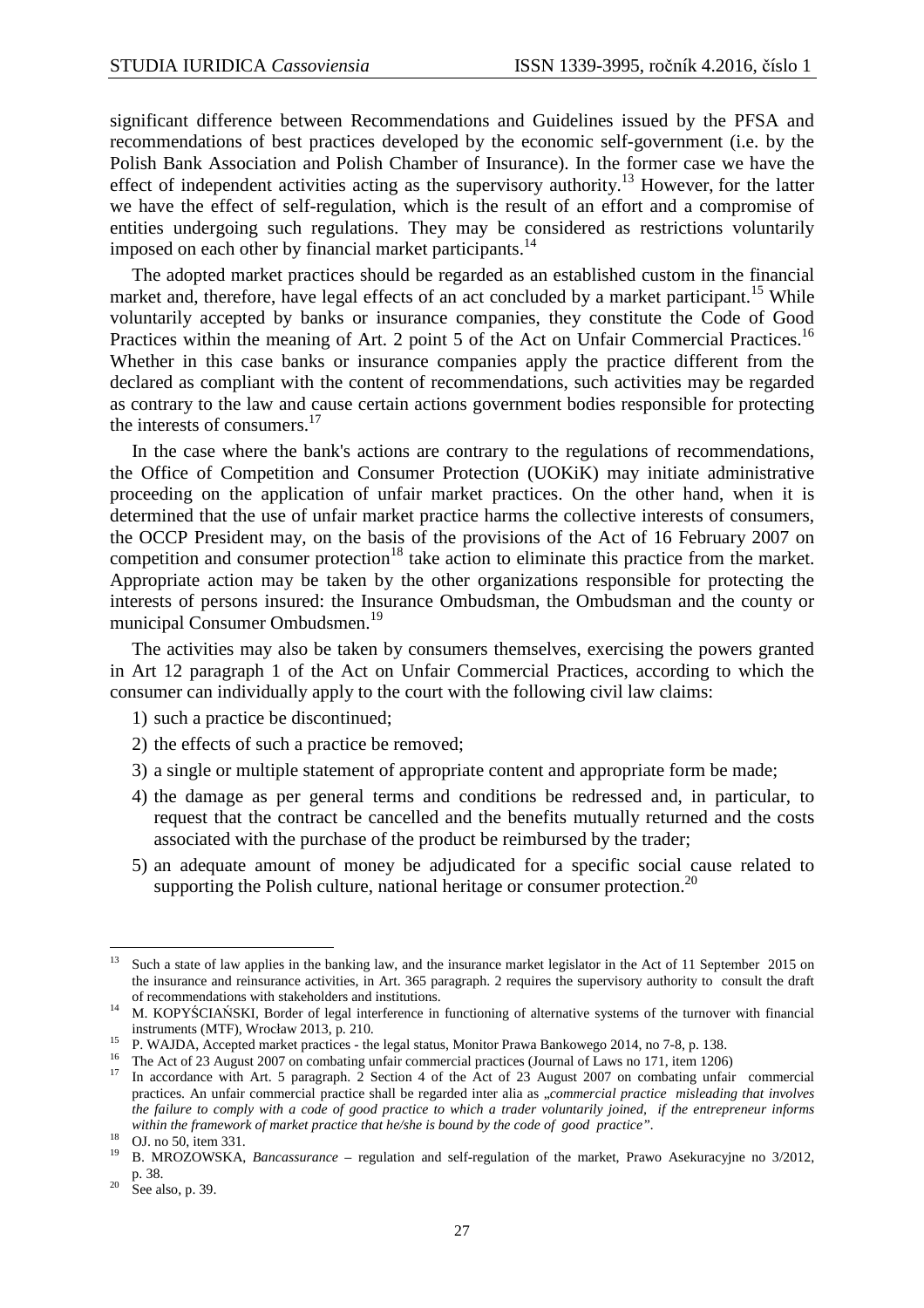So far, the Polish Banks Association (ZBP) adopted three recommendations of good practices in the area of *bancassurance*<sup>21</sup>:

- − The First Recommendation of the Polish Chamber of Insurance and PBA on protective insurance linked to banking products<sup>22</sup>,
- − The second recommendation of good practice on the Polish *bancassurance* market in the Scope of Financial Insurance Combined with Bank Products Secured by Mortgage<sup>23</sup>,
- − The third recommendation of good practice on the Polish *bancassurance* market in respect of insurance with an investment or savings component.<sup>24</sup>

These recommendations have taken the consultations with the Polish Chamber of Insurance (PIU), the Insurance Ombudsman, the Financial Supervision Authority, the Office of Competition and Consumer Protection, the Government Plenipotentiary for Equal Treatment, as well as banks and insurance companies into account.

The indicated recommendations apply to the irregularities observed in the phenomenon of *bancassurance*. In practice, banks act as the policyholder (party to a contract of insurance on someone else's behalf) by purchasing an insurance on behalf of their clients. Additionally, banks charge a payment from the insurance companies related to the agreements of group insurance. Therefore, they are also interested in obtaining the greatest group of clients using insurance coverage. It comes in this situation rights violations of bank customers via: their hampered access to the content of the insurance contract, restrictions on freedom of having the choice of an insurer of the bank's customer, the lack of possibility to direct claims by the insured or their heirs, as well as the problem of recourse claims directed to the borrowers by insurers after paying the insurance to the bank.

In 2012 the Financial Supervision Authority tried to establish, by directing a supervisory survey for banks, whether they adhere to high standards in the distribution of insurance and whether, and to what extent, they have adjusted to the previously discussed recommendations prepared by Polish Chamber of Insurance and adopted by the Polish Bank Association.<sup>25</sup>

It proved that within the phenomenon of *bancassurance* still a significant breaches and violations of the rights of bank customers appear, i.e.\_ Banks merge the function of the policyholder and the broker charging the insurance company with a remuneration characteristic for a broker, banks continue to transmit their customers with the minimum information in connection with the accession to the insurance contract to a third party. On the other hand, up 76.3% of the surveyed banks declared that the insured client has the possibility

<sup>22</sup> The first edition of the Recommendation was adopted by the Committee on. Consumer Credit at the PBA on 25 February 2009 and by the Board of the Polish Bank Association on 3 April 2009, the second edition of the Recommendation was adopted by the Committee for. Consumer Credit at the PBA on 25 June 2012 and approved by the Board of the Polish Bank Association on 10 July 2012.; http://www.piu.org.pl/public/upload/ibrowser/Rekomendacje/I%20Rekomendacja%20Bancassurance.pdf This recommendation was developed in cooperation with the Polish Chamber of Insurance and adopted by the

 $21$ <sup>21</sup> See: www.zbp.pl *Bancassurance* is providing insurance by banks (intermediation in the conclusion of insurance contracts or offering accession to the insurance contract, i.e. the agreement on behalf of customers) on the basis of agreements concluded between the bank and the insurance company directly linked to the service, banking and insurance services of investment or savings (bank customer under a separate agreement agrees to cover the costs of bank insurance protection against different types of risk covered by the insurance contract).

Management Board of the Polish Bank Association on 22 December 2010 and entered into force on 1 July 2011. http://piu.org.pl/public/upload/ibrowser/II\_rekomendacja\_ba.pdf

<sup>24</sup> This recommendation was developed in cooperation with the Polish Chamber of Insurance and approved by the Board of the Polish Bank Association on 10 July 2012. http://piu.org.pl/public/upload/ibrowser/Bancassurance/Rekomendacje/III%20Rekomendacja%20Bancassurance%20-

final.pdf

<sup>25</sup> http://piu.org.pl/public/upload/ibrowser/W.Kwaśniak\_V\_Kongres\_bancassurance\_zalozenia\_rekomendacja.pdf The survey results presented by Mr Wojciech Kwaśniak, Deputy Chairman of the Financial Supervision Commission at the Fifth Congress of *Bancassurance*, which took place on 24-25 October 2013 In Jozefów near Warszawa. The Congress was organized by the Polish Chamber of Insurance in cooperation with the Association of Polish Banks.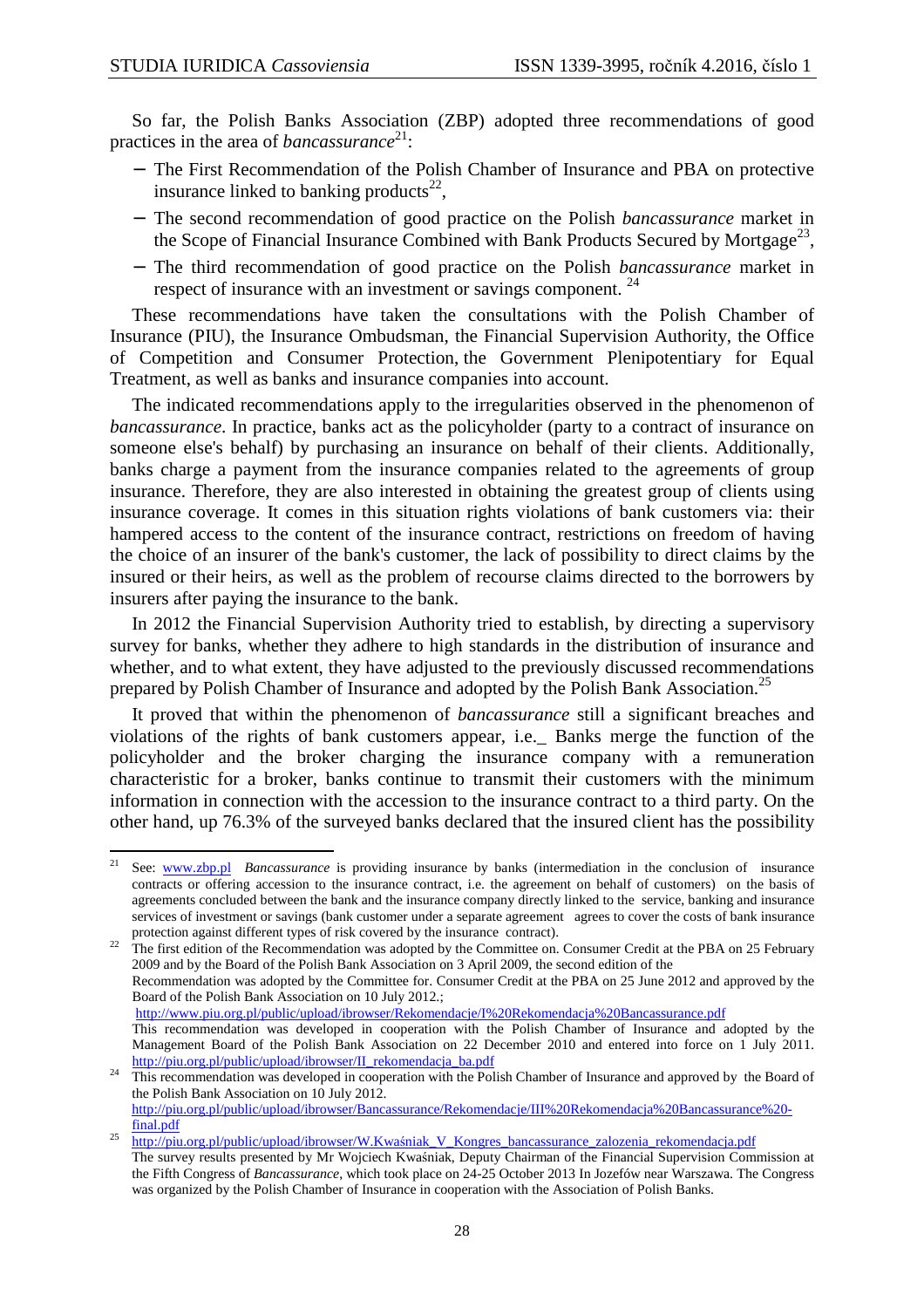of direct claims and 53% of the banks accept principle of freedom of choice of insurer without restrictions. The results of supervisory surveys directed to banks within the context of the actions taken so far by the Polish Bank Association and Polish Chamber of Insurance, indicate that self-regulation of the sector through recommending the PBA and PCI - despite the fact that they are necessary indeed and they fill the legal gap - is insufficient.<sup>26</sup>

#### **III. THE LEGAL BASIS OF ISSUING RECOMMENDATIONS IN THE BANKING LAW**

The provision of Art 137 paragraph 5 of the Banking  $Act^{27}$  indicates that the PFSA may make recommendations concerning good practices cautious and stable management of banks They are a source of banking prudential norms that are not the legal standards. Furthermore Art. 102 section 2 of the Act on payment services<sup>28</sup> states that the PFSA may make recommendations concerning good practices prudent and stable management of the national payment institutions, having regard to protection of the interests of users or holders of electronic money. Moreover, art. 62 paragraph. 2 of the Act on Cooperative Savings and Credit Association<sup>29</sup> stipulates that the PFSA may issue, after consulting the National Association, recommendations on best practices of prudent and stable management of the savings banks. Follows from the foregoing that Polish Financial Supervision Authority has a legal basis to issue a recommendation on the banking market supervision, as required under the applicable standards for the legal basis for issuing recommendations.

 In the banking law recommendations are only acts on good practices of cautious and stable banks management. Legislature does not *expressis verbis* indicate in their case that they are binding for banks.<sup>30</sup> They should be considered as guidelines proceedings an instrument to educate its recipients, and by this preventive effect on banking practices. Thus, the proceedings in a manner inconsistent with the pattern of behaviour, which was presented in the recommendation cannot be identified as a requirement to impose supervisory sanction by the PFSA. In contrast, orders and expectations formulated by the PFSA to establish the validity and authority of this recommendation should be interpreted as meaning that within the prescribed time and scope they remain, in the opinion of Polish Financial Supervision Authority, valid. $31$ 

*De lege ferenda* it seems that it is necessary to introduce to the Banking Act a provision which clearly would have resulted in possibility failure of the bank to comply with the content of recommendations. Indeed compliance with the recommendations should be fully based on the rule of *comply or explain* where banks could not apply to the Polish Financial Supervision Authority recommendation, but in a such a case at the request of Polish FSA a bank would be obliged to make a proper explanation. The explanation should indicate the circumstances and the reason of being not obliged, as well as the way in which the bank intends to remove the consequences of not applying to the recommendations. Therefore, banks should be given the option enshrined in law, to demonstrate in the process of supervisory review and evaluation that despite the failure specified in the recommendation solutions objective indicated in it was realized by adopting another alternative solution that is not in contravention of action recommended by Polish Financial Supervision Authority. It should be de *lege ferenda*

 26 *M. SZARANIEC*, Self-regulation of bancassurance services market as a result of irregularities in their functioning (in :) "New types of services in business", ed. A. Walaszek-Pyzioł, T.Długosz, Difin, Warszawa 2014, pp. 178-194.

<sup>&</sup>lt;sup>27</sup> The Act of 29 August 1997 Banking Law (Dz. U. 2015-, i.e., Pos. 128 as amended.)

<sup>&</sup>lt;sup>28</sup> The Act of 9 August 2011 on payment services (OJ 2011 No 199, item. 1175, as amended.).

<sup>&</sup>lt;sup>29</sup> Act of 5 November 2009 on Credit Unions (OJ 2012-, i.e, pos. 855 as amended.).

Otherwise the matter in art. 137 item 3 of the Banking Act, a provision which is directly binding for banks about the liquidity standards and other standards of acceptable risk in the banks' operations.

<sup>31</sup> M. OLSZAK, Banking prudential standards, Białystok 2011, p. 185.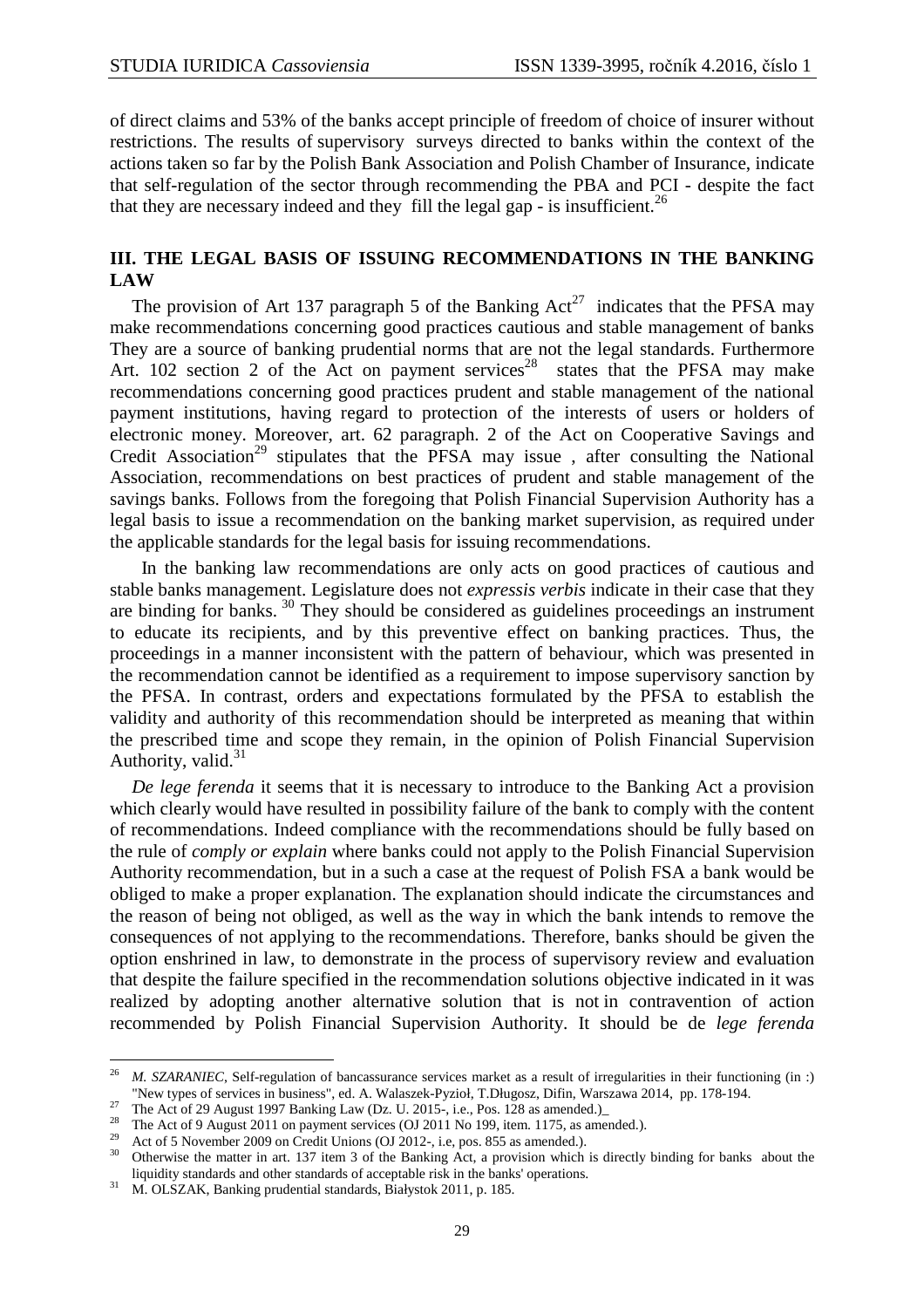$\overline{a}$ 

introduced to the Banking Act a statutory duty to consult the draft recommendations with banks and institutions of self-government.

These proposals remain highly valid in terms of new developments in this regard in the insurance economy market.

## **IV. THE LEGAL BASIS OF ISSUING RECOMMENDATIONS IN THE LAW BUSINESS INSURANCE**

Prior to January 1, 2016, PFSA did not have a clear legal basis to issue recommendations in relation to insurance companies. The literature indicates that recommendations of 2014 issued by the supervisory authority, and addressed to insurance companies, had no legal grounds. $32$ 

In Art. 365 of the Act on Insurance and Reinsurance<sup>33</sup>, which will come into force on 1 January 2016, the Financial Supervision Authority will be granted with the right to issue recommendations addressed to the insurance and reinsurance undertakings only to the extent necessary for the implementation of guidelines and recommendations of EIOPA (European Insurance and Occupational Pensions Authority) issued pursuant to Art. 16 of Regulation of the European Parliament and the EU Council No. 1094/2010 of days 24 November 2010 on a European Supervisory Authority, amending Decision No 716/2009/EC and repealing Commission Decision 2009/79 / EC. EIOPA may issue guidelines and recommendations addressed to competent supervisory authorities of the insurance market, which operate in the Member States.

The competent national authorities and national financial institutions are required to make every effort to comply with the guidelines (Art. 6, paragraph. 3 of the aforementioned regulation). Within two months after issuing the guideline the competent national authority shall confirm whether it complies or intends to comply with that guideline. If it does not comply, and does not intend to comply, EIOPA shall be informed, with clear reasons stated. It should be noted that the provisions of EU regulation - in accordance with Art. 288 of the TFEU - are directly applicable and require no implementation into national law.<sup>34</sup> The existence of EIOPA guidelines does not results in the necessity to equip the national supervisory authorities with the power to issue guidelines. Nevertheless EIOPA shall be informed guidelines have been indicated as a justification for strengthening the remit of the Financial Supervision Authority in relation insurance undertakings and justify for the explicit legitimacy to act in this way on the market - following the example to regulations of art. 137 Section 5 of the Banking Act.

Thus, for the Financial Supervision Authority to have, based on the law, possibility to place guidelines and recommendations the EIOPA to the Polish insurance market for the national insurance and reinsurance undertakings, it became necessary to grant the Financial Supervision Authority such an instrument of influence. It should be emphasized that the new law proposes to give PFSA the right to issue guidelines the extent necessary for the implementation of guidelines and recommendations of the EIPOA issued pursuant to Art. 16 of Regulation 1094/2010 to:

− ensure compliance of the insurance and reinsurance undertakings with the law,

See more: E. KOWALEWSKI, M. ZIEMIAK, On the legality of the guidelines of the Financial Supervision Commission, Wiadomości Ubezpieczeniowe 2014, no 3, p. 15-30.

<sup>&</sup>lt;sup>33</sup> The Act of 11 September 2015 on the insurance and reinsurance activities, hereinafter referred to as Act on Insurance.

<sup>34</sup> D. MAŚNIAK, Supervisory Recommendations and Guidelines of the Financial Supervision Authority - dialogue supervised, or "soft law" with a hard result, Prawo Asekuracyjne no 2/ 2015, p.6.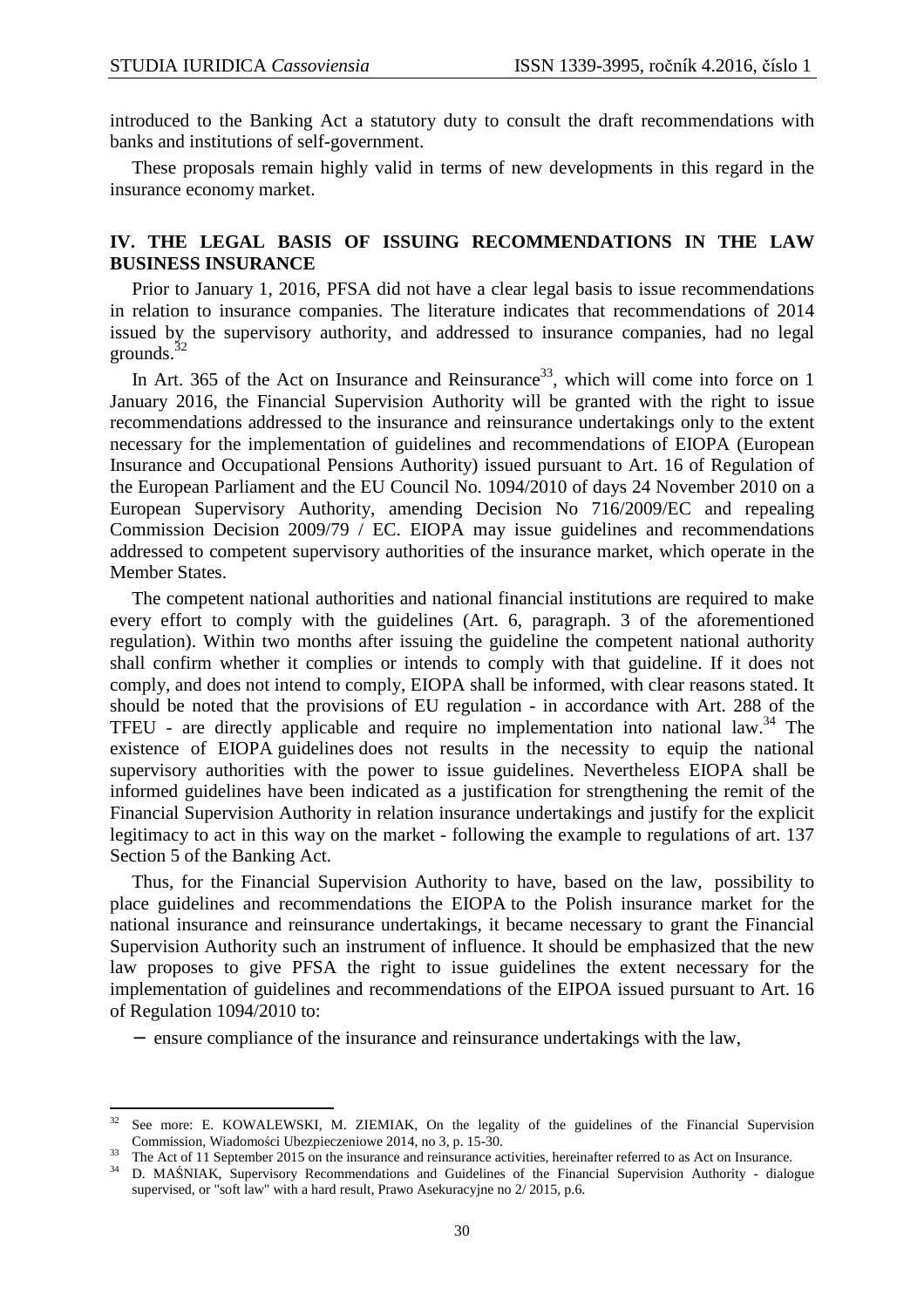- − prevent the violation of the interests of policyholders, insured, beneficiaries or those entitled to insurance contracts,
- − limit the risk inherent in the operations of the insurance or reinsurance undertaking,
- − ensure the continuing ability of the insurance undertaking to perform its obligations.<sup>35</sup>

Thus, the draft envisages granting the Financial Supervision Authority the right to issue guidelines within a wide range wherever the supervisory authority determines violations of the law or the interests of policyholders, insured, beneficiaries and any threats of fulfilling the obligations. In the explanatory memorandum of the bill was raised that the introduction of such guidelines would allow a quicker response (communication) of the supervisory authority when it identifies a risk of unlawful conduct of insurance or reinsurance without the necessity to bring individual cases. It also means that the supervised entities will be insured with simultaneous access to knowledge about the position of the supervisory authority in the proper functioning of the insurance market.<sup>36</sup>

An important innovation in the field the discussed art. 365 is the possibility of the insurance or reinsurance undertakings to declare that they do not intend to comply with the recommendations.<sup>37</sup> This applies to a situation in which the undertakings do not apply to the recommendations of the supervisory authority issued within the implementation of the guidelines and recommendations of the EIPOA.

In this case, the insurance company is obligated to inform the FSA of this fact, and the FSA has an obligation to publicize (disclose) the information received.<sup>38</sup>

Such a legal solution confirms the previous opinions in the doctrine that the recommendations are the standards prescribed, recommended by the PFSA proceedings, compliance with which may not be ordered by the imposition of sanctions by the supervisory authority. These recommendations should be considered as guidelines for the proceedings which are an instrument for preventative effect on the insurance practice. No less in the adopted regulation can be discerned introducing penalties for non-complying with the insurance companies addressed to them by the PFSA recommendations. The penalty is a result, however, from the Act and it imposes on the Financial Supervision Authority the obligation to present the information on insurance companies, which had decided that they would not comply with the published recommendation of the supervisory authority.

Such a publicized information may represent a barrier for acquiring new customers by insurance companies, and for existing customers an inspiration to change the insurer in the future. In the case of issuing recommendations by the Financial Supervision Authority for the purposes referred to in Art. 363 paragraph. 1 point 2 Act on Insurance Activity the legislator also envisages the possibility to withdraw the possibility to comply with the issued guidelines. In this case, however, the legislature imposes on insurance an obligation to achieve the objectives of the procedure specified in content of the guidelines in other ways. Information, to the extent of not complying with the content of the recommendations and information on the ways to achieve the objectives set out in the recommendation, the insurance company is obliged to submit to the supervisory authority, which shall be both made public. It should be emphasized that the provision of this information is the responsibility of insurance companies.<sup>39</sup> Under these assumptions the recommendations issued by the Financial Supervision Authority and addressed to insurance companies in connection with the

<sup>35</sup>  $\frac{35}{10}$  Art. 363 paragraph. 1 point 1 and 2 the Act on Insurance Activity.

See the substantiation of the project:

https://legislacja.rcl.gov.pl/docs//2/12269454/12276884/12276885/dokument150673.pdf

<sup>37</sup> See: Art. 363 paragraph. 4 of the draft Act on Insurance and Reinsurance.

 $\frac{38}{39}$  Art. 365 paragraph. 4 of the Act on Insurance Activity.

Art. 365 paragraph. 5 the Act on Insurance Activity.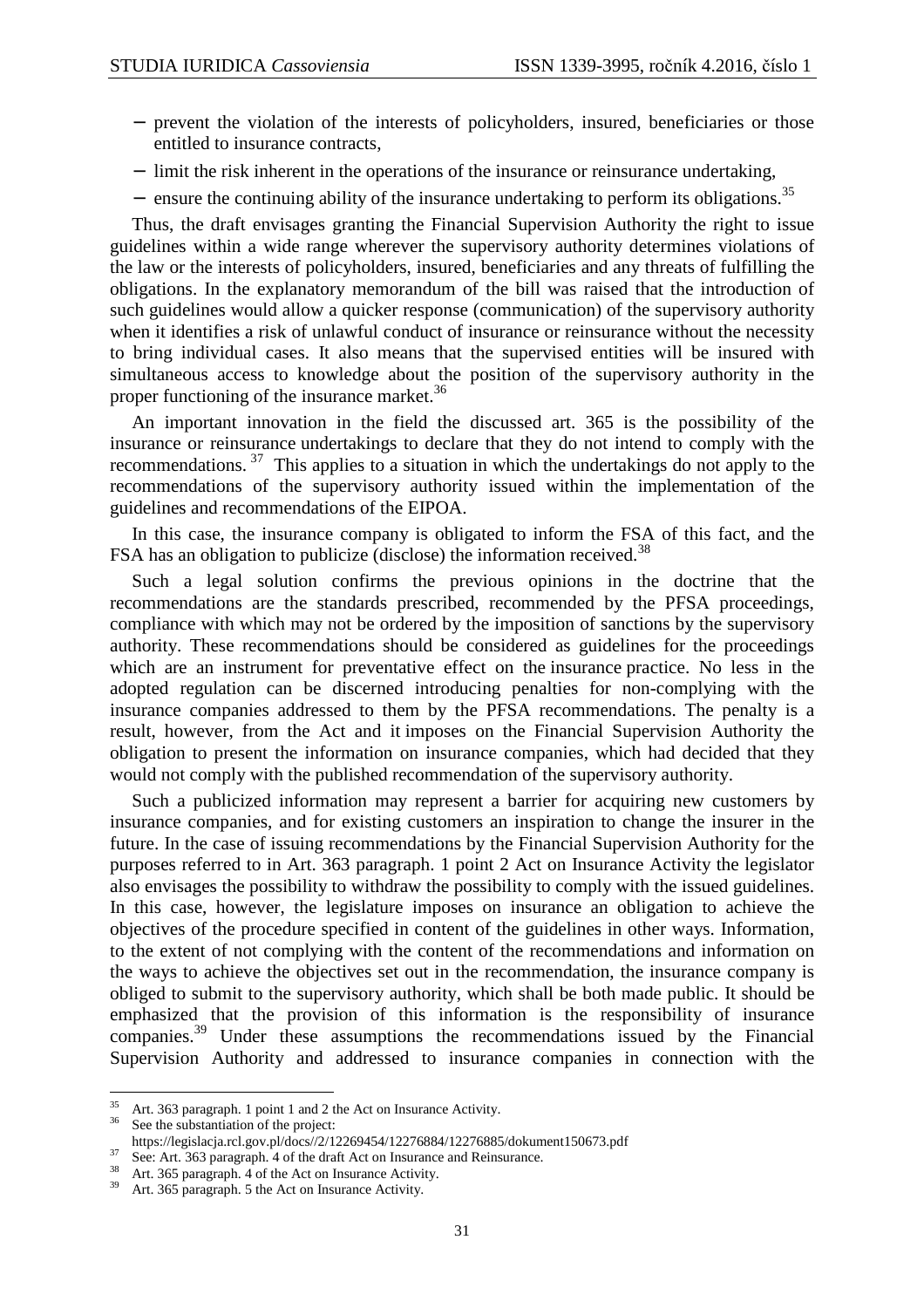objectives specified in the proposed Art. 365 paragraph. 1 point 2 the insurance company does not have an actual possibility to withdraw from the content of that recommendation. Indeed, the analysis of the content of the discussed provision that it must realize that content by other possible methods than those that indicated by the Financial Supervision Authority.

To sum up, it should be noted that a division in the proposed provision of the recommendations in Art. 365 Act on Insurance Activity the Financial Supervision Authority on those whose contents insurance is not necessarily to be realized<sup>40</sup> from those whose contents must be pursued is unclear, i.e. achieving these objectives, the implementation of which the supervisory authority has issued recommendations for (even if it means the means that had been indicated).  $41$ 

The question then is what happens in a situation where the insurance undertaking does not comply with the content of the recommendations issued by the Financial Supervision Commission under Art. 365 paragraph. 1 point 2 of the Act on Insurance Activity that will be detected in the framework of the subsequent supervision. From the gist of the recommendations it is indicated that they do not belong to the group of acts legally binding and cannot the Financial Supervision Authority, by means of supervisory measures, require obliging to its content. Therefore it would be appropriate for the legislature to introduce a provision in a situation of not providing any information about the intention to not comply with the recommendation, authorizing the supervisory authority to publish such information on its own initiative, as a result of the inspection.

In fact a situation where the insurance company does not implement the obligation to provide information for the Financial Supervision Authority of not applying to the recommendations can be imagined.

In the Act a statutory obligation to consult the draft of recommendations with stakeholders and institutions, and evaluating the anticipated effects (costs and benefits) of social and economic development of the regulations prior to making the draft guidelines has been introduced<sup>42</sup>

#### **SUMMARY**

 $\overline{a}$ 

The codes of good practice developed by local governments are certainly good practice and as such should be created. They are the result of effort and compromise of entities undergoing such regulation. In some cases, however, a number of irregularities that appear in the financial market, e.g. In the case of *bancassurance* they are not sufficient.

Therefore, recommendations of the Supervisory Authority (the Financial Supervision Authority) seem to be a necessary legal instrument of a non-governing nature addressed to banks and insurance companies. Their general and abstract nature of the supervisory authority is the answer to the perceived threat to the functioning of banks or insurance companies in the dimension beyond a single entity, as well as to protecting financial services of the customer. It is important, however, that the control of the issuing of recommendations by the PFSA to be uniform for banks and insurance companies. Currently, insurance law provides a possibility to withdraw of an insurance undertaking from the implementing the content of recommendations, sanctions as public disclosure of information about the insurance company, which has declared that it does not comply with the issued recommendation a statutory obligation to achieve the objectives of the procedure specified in content of the guidelines by

<sup>&</sup>lt;sup>40</sup> The recommendations based on Art. 365 paragraph. 1 point 1of the Act on Insurance Activity.

<sup>&</sup>lt;sup>41</sup> The recommendations based on Art. 365 paragraph. 1 point 2 of the Act on Insurance Activity.

<sup>42</sup> Art. 365 paragraph. 1 and 2 of the Act on Insurance Activity.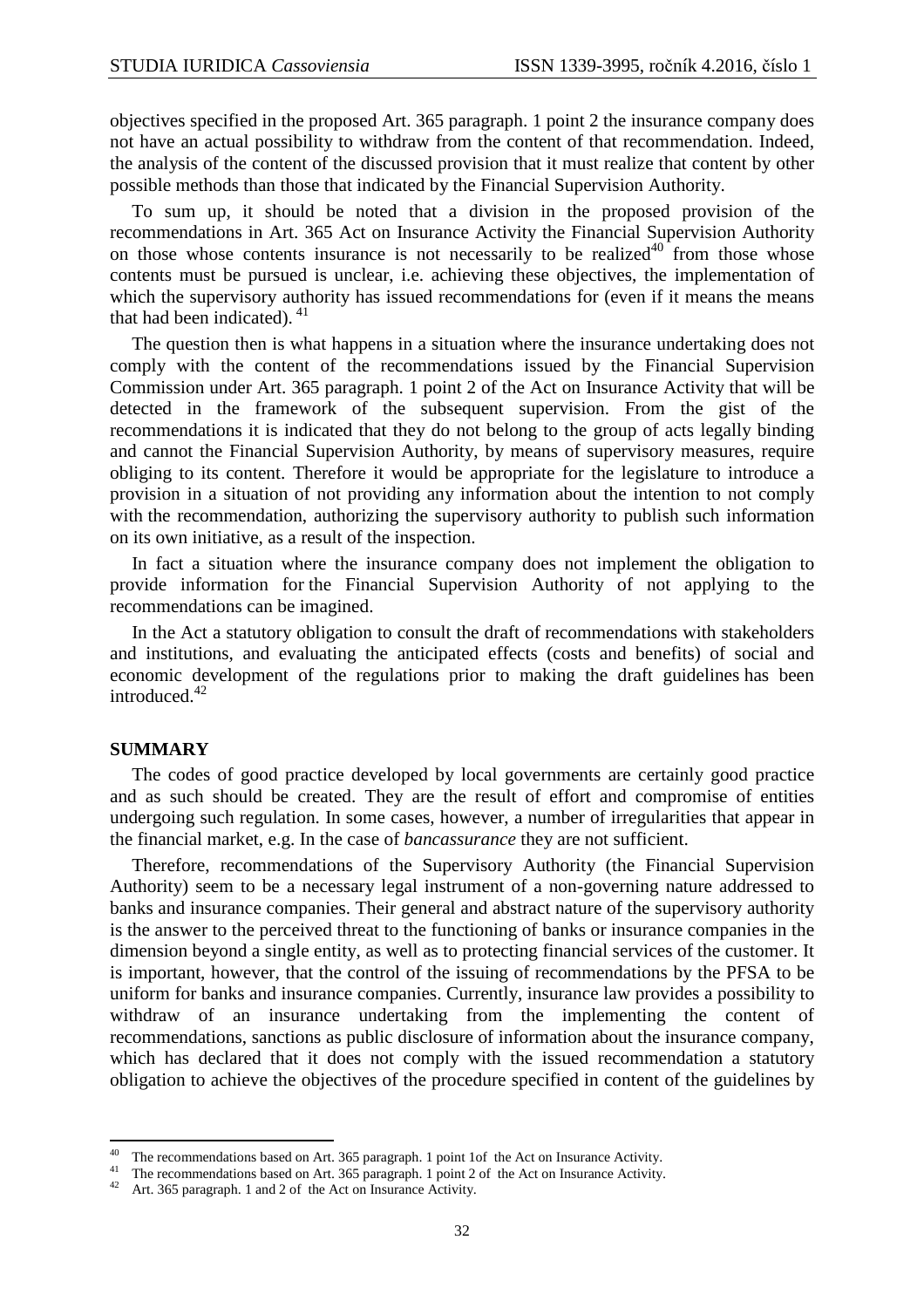other means and a statutory obligation to consult the draft of recommendations with stakeholders and institutions.

Given the above, one would postulate the possibility to propose a statutory guarantee of the principle of comply or explain in relation to the recommendations issued by the Financial Supervision Authority for the banks.

Surely this will contribute to the harmonization and consistency between the solutions in this regard on the financial market, improve its security and protect the financial services of the customer.

# **KĽÚČOVÉ SLOVÁ**

Bankové poistenie, odporúčania, finančný dohľad, trh v oblasti poisťovníctva, trh v oblasti bankovníctva.

# **KEY WORDS**

Bancassurance*,* recommendations, financial supervision, insurance market, banking market

## **BIBLIOGRAPHY**

- 1. T. CZECH, The Legal Nature of FSA Recommendations, PPP 2009, no 11.
- 2. R. KASZUBSKI, The functioning of the sources public banking law, Zakamycze 2006.
- 3. M. KOPYŚCIAŃSKI, Border of legal interference in functioning of alternative systems of the turnover with financial instruments (MTF), Wrocław 2013.
- 4. E. KOWALEWSKI, M. ZIEMIAK, On the legality of the guidelines of the Financial Supervision
- 5. Commission, Wiadomości Ubezpieczeniowe 2014, no 3.
- 6. J.A. KRZYŻEWSKI, Supervisory Recommendations the legal nature and the scope of the binding force, Prawo Bankowe 2000, no 7-8.
- 7. D. LEWANDOWSKI, The regulatory function of banking supervision. Prudential supervisory Recommendations A,B,C of 3 March 1997, Prawo Bankowe 1997, no 3,
- 8. D. MAŚNIAK, Supervisory Recommendations and Guidelines of the Financial Supervision Authority - dialogue supervised, or "soft law" with a hard result, Prawo Asekuracyjne 2015, no 2.
- 9. B. MROZOWSKA, *Bancassurance*  regulation and self-regulation of the market, Prawo Asekuracyjne 2012, no 3.
- 10. T. NIEBORAK (w:) Act on Capital Market Supervision. Comment, red. T. Nieborak, T. Sójka, Warszawa 2011.
- 11. M.OLSZAK, Recommendations banking supervisory authority the genesis, subject to regulations, the legal nature, Przegląd Ustawodawstwa Gospodarczego 2010, no 11.
- 12. M. OLSZAK, Banking prudential standards, Białystok 2011.
- 13. M. ORLICKI, Recommendation U, Distribution Guidelines, Draft Insurance and Reinsurance Activity Act, - a Chance to Change the Practice of Concluding and Implementing Group Insurance, Prawo Asekuracyjne 2015, no 1.
- 14. A.SKOCZYLAS, Bank protection measures to the proceedings before the Commission for Banking Supervision (selected), Prawo Bankowe 2002, no 2.
- 15. M. SZARANIEC, Self-regulation of *bancassurance* services market as a result of irregularities in their functioning (in :) "New types of services in business", ed. A. Walaszek-Pyzioł, T.Długosz, Difin, Warszawa 2014,
- 16. R. TUPIN, Commentary to the judgement of TK of 28 June 2000 (ref. Act K 5/99), Przegląd Sądowy 2001, z. 1